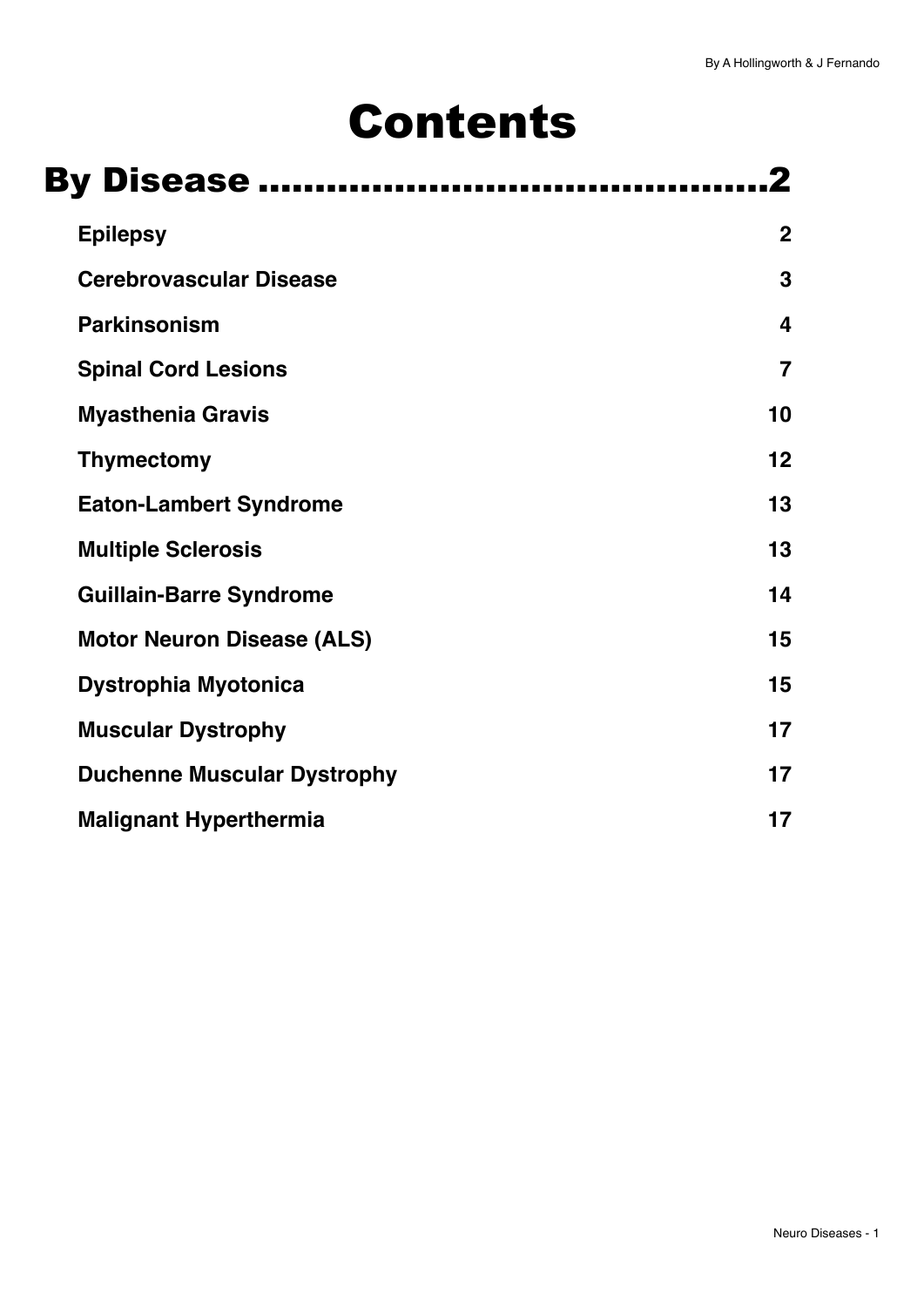# <span id="page-1-0"></span>By Disease

## <span id="page-1-1"></span>**Epilepsy**

## **Preoperative**

= recurrent, chaotic brain dysfunction leading to behavioural disorder -> convulsions

#### **HISTORY**

- make provision if oral anticonvulsant medications cannot be given
- quantify severity of seizure disorder
- full drug history (including specific timing)
- effect on lifestyle (drivers licence)
- associated co-morbid diseases/ syndromes

#### **EXAMINATION**

- neurological
- as appropriate

#### **INVESTIGATIONS**

- electrolytes
- glucose
- anti-convulsant plasma drug

#### **MANAGEMENT**

- maintain GI function so anti-convulsent medications can be continued
- discuss with neurologist if concerned
- avoid prolonged fasting
- benzodiazepines for premedication
- can convert oral into other routes:
	- ‣ carbamazepine (PR),
	- ‣ phentobarbital (IM or IV),
	- $\rightarrow$  phenytoin (IV).
	- ‣ fosphenytoin (IM),
	- $\rightarrow$  sodium valproate (IV) IV dose = PO dose.
	- ‣ clonazepam (IV)
- day case is fine if well controlled epilepsy ie seizure free for 1 yr or nocturnal only
- warn of risk of peri-op seizure  $\Rightarrow$  affected ability to drive

## Intraoperative

- can consider thiopentone for induction (powerfully anti-convulsants)
- use a NDNMBD without a steroid nucleus (atracurium):
	- $\rightarrow$  many anti-convulsant drugs lead to rapid metabolism of vecuronium and rocuronium
- avoid hypocarbia -> as it decreases seizure threshold
- use RA
- use anti-emetics that decrease risk of dystonic reactions (dex, cyclizine, ondansetron)
- avoid:
	- ‣ ketamine cerebral excitatory effects
	- ‣ etomidate assoc with myoclonus although not strictly pro-epileptic
	- ‣ antiemetics: high incidence of dystonia prochlorperazine, metoclopramide, droperidol
	- ‣ enflurane abnormal EEG esp with ↓CO2
- propofol:
	- ‣ assoc with abnormal movements during induction & emergence
	- ‣ unlikely to represent true seizure normal EEGs seen during
	- ‣ TIVA: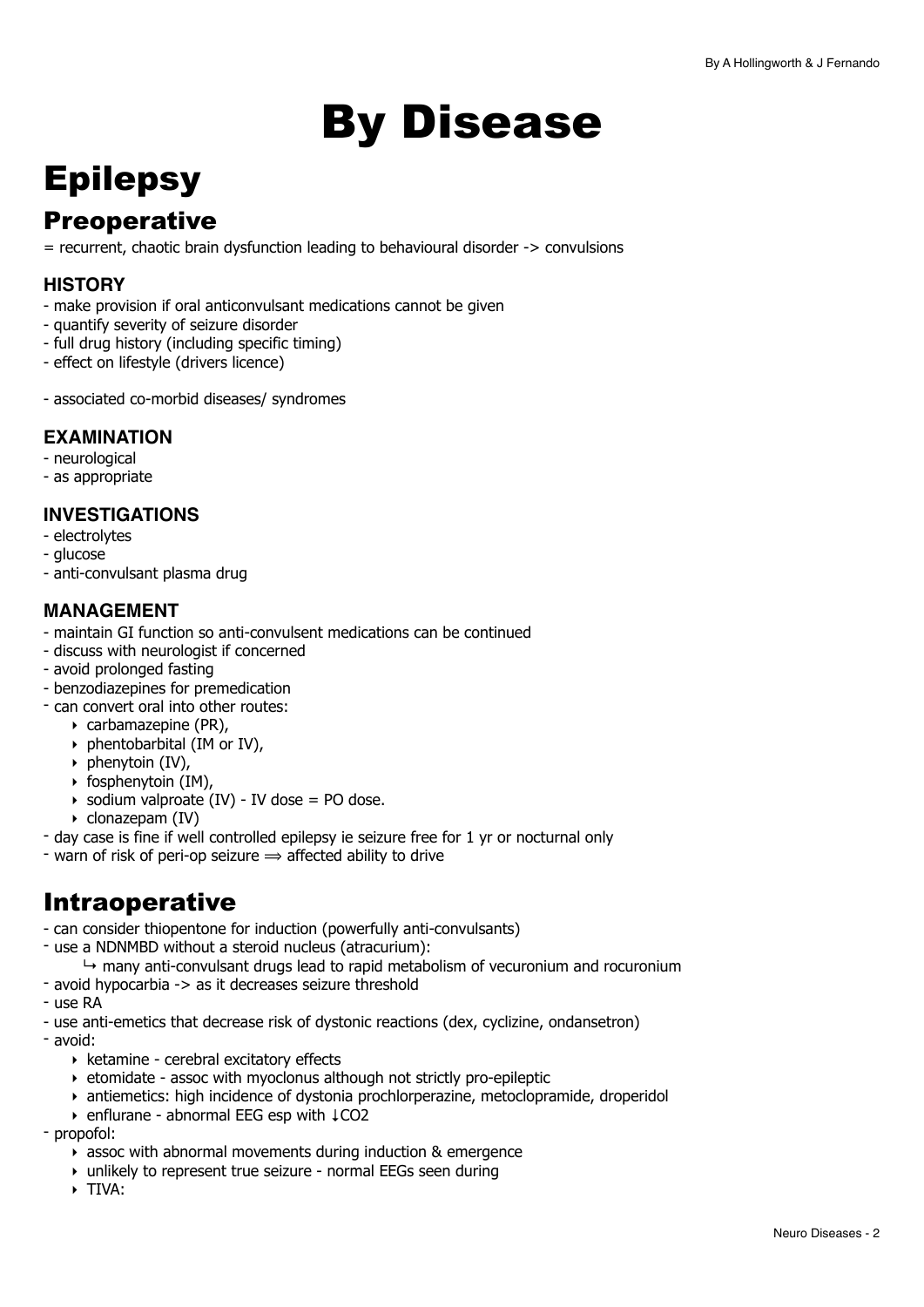- profound suppression of abnormal EEG during infusion
- reported effective in status
- epileptic pts may be prone to seizures during rapid emergence from propofol anaesthesia
- ‣ ∴ caution advised in administration of propofol to epileptics with drivers licenses
	- $\rightarrow$  co-induce with midaz also helps emergence

### Postoperative

- careful documentation of epileptiform activity peri-op:
	- ‣ post op shivering
	- ‣ post op dystonic movements
	- $\rightarrow$  do not mis label as epilepsy as sig legal ramifications
- monitor for post operative seizures
	- ‣ any seizure means cannot drive for 6 months
	- ‣ should be warned pre-op
- keep anti-convulsants going

## <span id="page-2-0"></span>Cerebrovascular Disease

### **Preoperative**

= cerebral damage from a vasculopathy (infarction or haemorrhage)

- classified by area:

- $\rightarrow$  global cerebral dysfunction = Multi-infarct dementia
	- $\rightarrow$  focal disorder = TIA or stroke

#### **TIA**

- = focal neurological deficit that must fully resolves within 24 hours
- embolism of platelet and fibrin aggregates released from areas of atherosclerotic plaque
- high risk of stroke  $\sim$ 5%/yr with mortality of 30%
- indication for CUSS +/- angio:
	- ‣ recurrent TIA
- ‣ TIA despite aspirin
- All should be risk stratified ABCD2 criteria (to give 2 day stroke risk):
	- $\triangle$  Age  $>60$
	- $\triangleright$  Bp >140/90
	- ‣ Clinical
		- speech  $= 1$  point
		- limb mm weakness = 2 point
	- ‣ Duration
		- $-10-60$  min = 1 point
		- $-$  >60min = 2 point
	- ‣ Diabetes
	- $ightharpoonup$  max 7 points :
		- $-1-3 = 1\%$  risk
		- $4 5 = 4%$  risk
		- $-6 7 = 7\%$  risk

#### **HISTORY**

- sudden onset: dysphasia, weakness, numbness, collapse, in-coordination
- risk factors: IHD, HT, CVA, DM, smoker, cholesterol, age, obesity

#### **EXAMINATION**

- neurological to find lesion
- cardiovascular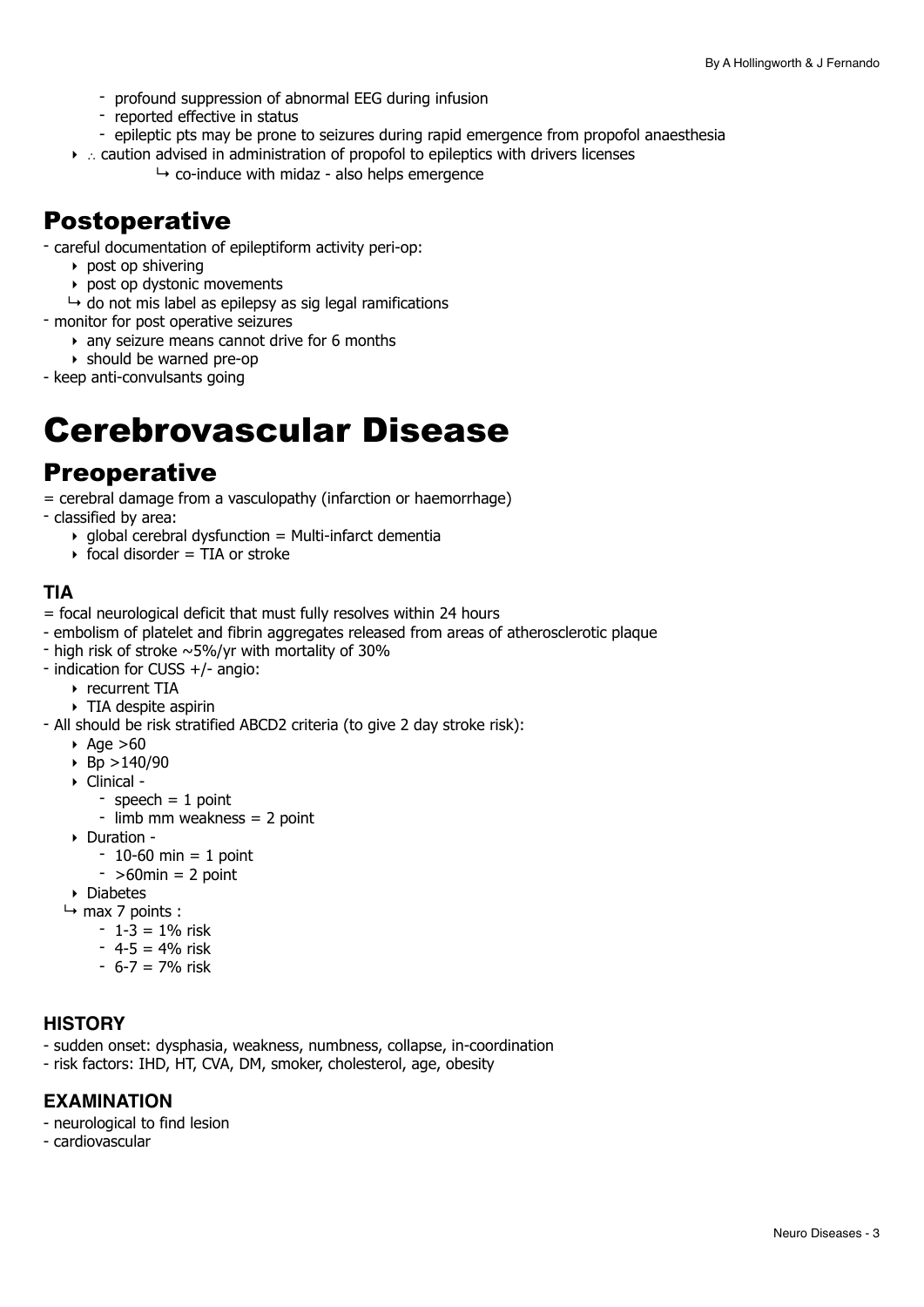#### **INVESTIGATION**

- $U + F$
- FBC
- cholesterol
- BSL
- ESR
- CXR (>60 or smoker)
- ECG
- CT Head
- carotid dopplers

#### **MANAGEMENT**

- aspirin 300mg daily
- Dipyridamole
- omeprazole 20mg daily
- simvastain 40mg nocte
- anti-hypertensive if BP >140/90
- stop smoking
- CEA if > 70% stenosis or symptomatic TIA or CVA
- may need to manage peri-operative anti-coagulation (may be on warfarin)
- ask about vertebrobasillar insufficiency precipitated by postural changes and neck position
- continue anti-hypertensive medications

#### **ANAESTHESIA**

- delay elective surgery if stoke/TIA:
	- $\overline{\phantom{a}}$  for at least 6 weeks -> 20 fold increase in post-operative stroke
	- $\rightarrow$  better = delay for 3-6 months
- careful documentation of prop neuro deficit

### Intraoperative

- no sux if has the onset of a hemiplegia within 9 months
- thromboprophylaxis stop aspirin only in high surgical risk bleeding ie tonsils/neurosurg
- maintain normotension pronounced CVS instability common
- large bore access
- invasive monitoring
- neutral neck position
- gentle induction
- cover for hypertensive response to intubation (remi, alfentanil and beta-blocker)
- avoid hyperventilation

## Post-operative

- examine early for new neurology

## <span id="page-3-0"></span>Parkinsonism

## **Preoperative**

- Parkinsonism = imbalance of mutually antagonistic dopaminergic & cholinergic systems in basal ganglia
- pigmented cells in substantia nigra are lost -> reduced dopaminergic activity
- Causes of Parkinsonism:
	- ‣ Parkinson's disease unknown cause
	- ‣ Drugs esp neuroleptic agents
	- ‣ post traumatic
	- ‣ post encephalitic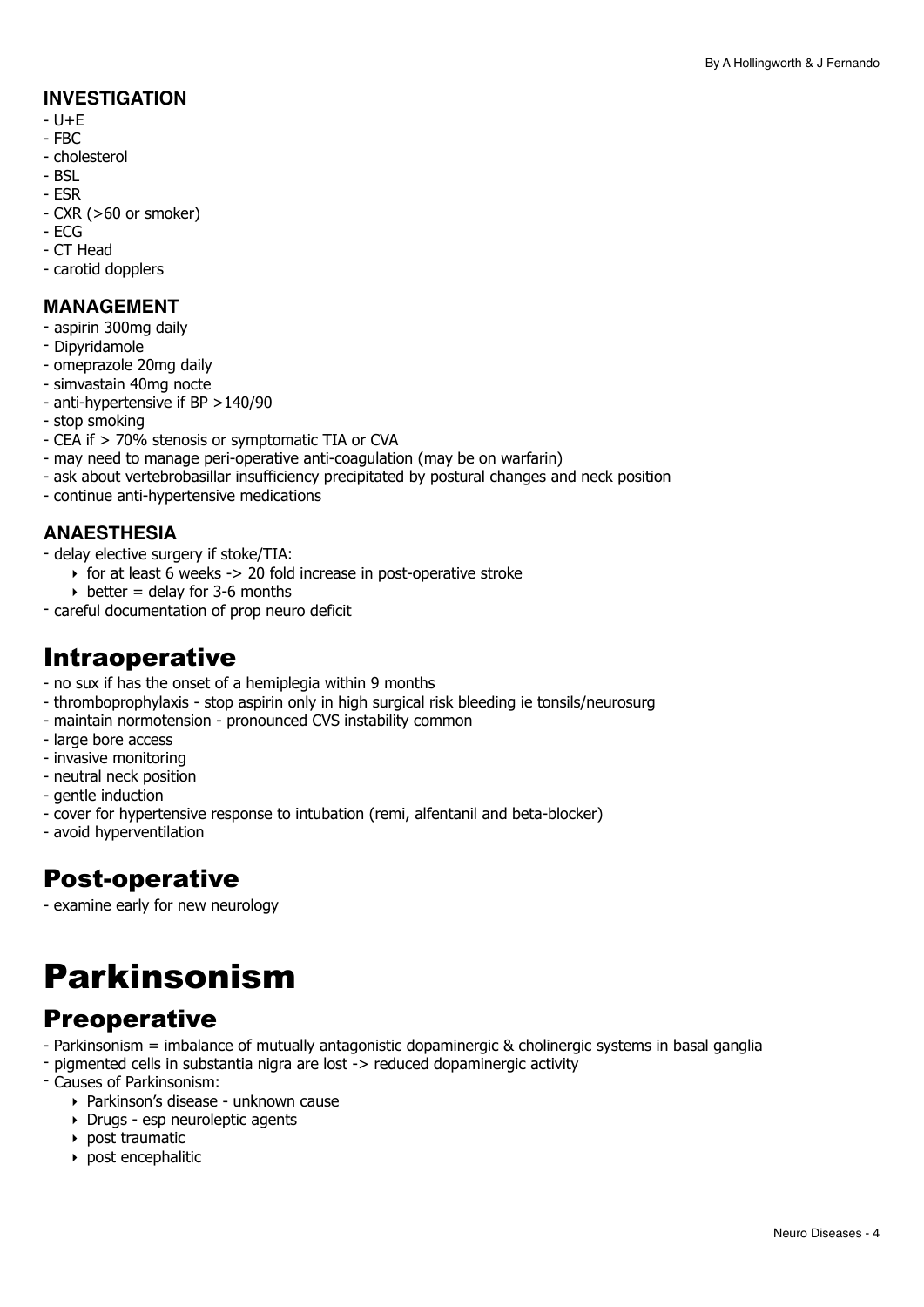#### **HISTORY**

- Tremor
- Bradykinesia
- Rigidity
- Postural instability
- Micrographia
- Unsteadiness on feet
- Difficulty turning once walking
- dysphagia

#### **EXAMINATION**

- postural hypotension
- neurological examination extra pyramidal signs

#### **INVESTIGATIONS**

- clinical diagnosis
- ECG PVCs common and not significant
- lying & standing bps/tilt table study: autonomic dysfunction or effect of drugs (beware of position changes)
- PFTs may be compromised because of bradykinesia and muscle rigidity.

#### **MANAGEMENT**

- manage with help of PD physician
- excessive salivation + dysphagia -> risk of aspiration
- GORD is common
- urinary retention common

#### **DRUGS**

- Aim = increase dopaminergic tone & decrease cholinergic tone within CNS
- Treatment limited by SEs: nausea & confusion esp in elderly
- 20% unresponsive to therapy

#### **Dopaminergic Drugs**

L-dopa

- inactive form of dopamine -> decarboxylated to dopamine in the brain.
- best for bradykinesia & rigidity (limited action on tremor)
- usually administered with decarboxylase inhibitors (benserazide, carbidopa) that do not cross the BBB -> reduces peripheral conversion into dopamine

#### MAO-I's

- eg selegiline = MAO B inhibitor
- less interactions than non-specific MAO-Is
- reduce central breakdown of dopamine
- must avoid:
	- $\rightarrow$  pethidine  $\rightarrow$  HTN++
	- $\rightarrow$  SSRI's & TCA's  $\rightarrow$  CNS excitability

Ergot derivatives

- bromocriptine, cabergoline, lisuride and pergolide -> are all dopamine receptor agonists
- used as adjuntcs to L DOPA if intolerant of side effects

#### Entacapone

- -> adjuvant to those on L-dopa
- results in
	- ‣ ↓dose L-dopa
	- ‣ ↑duration of action)

- other agents = ropinirole, pramipexole, amantadine, apomorphine, tolcapone.

#### **Anti-cholinergic Drugs**

- indicated when symptoms are mild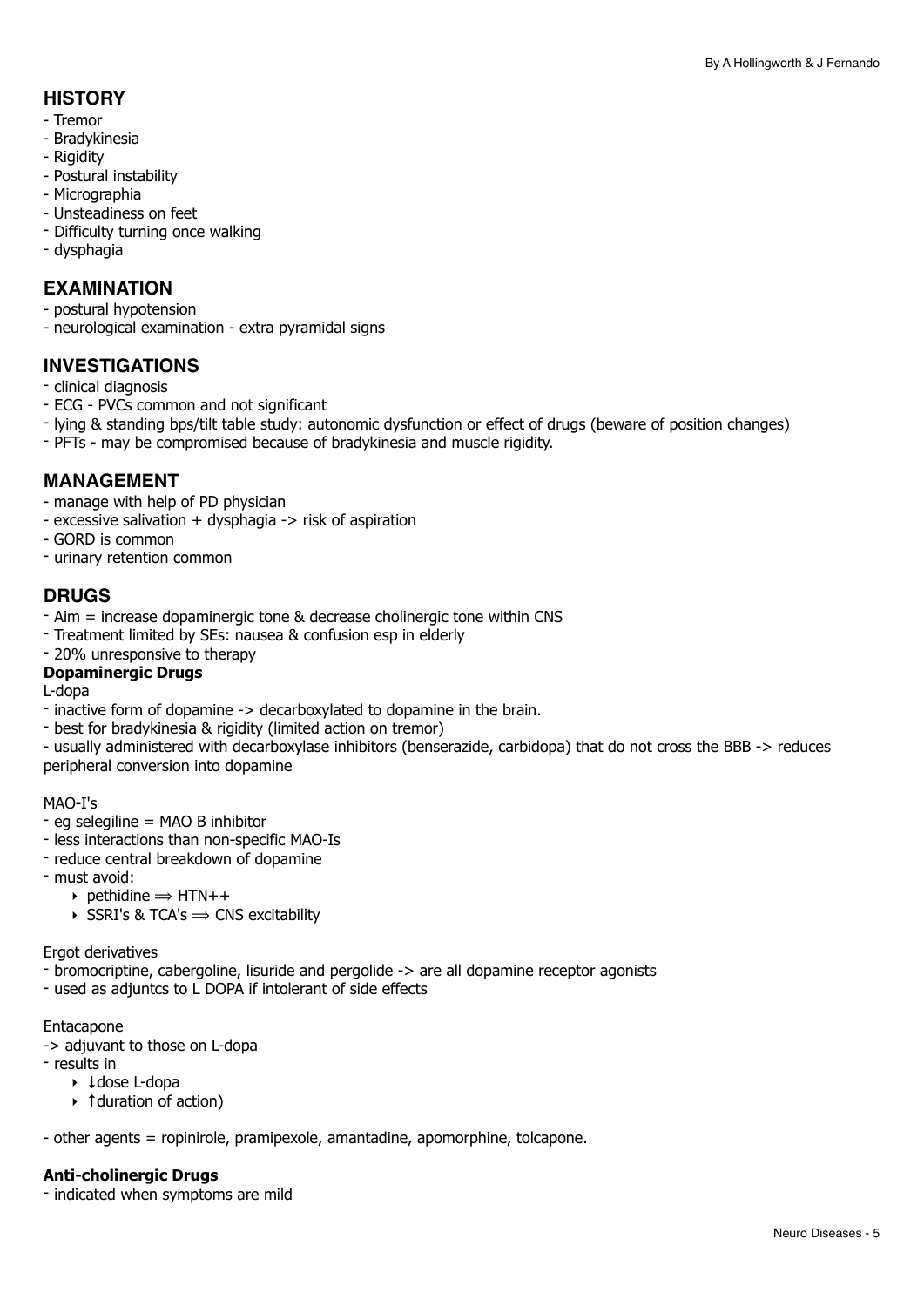- good for:
	- ‣ tremor
	- $\rightarrow +/-$  rigidity
	- $\rightarrow$  +/- sialorrhoea

(bradykinesia not affected)

- useful in drug induced parkinsonism
- agents = benztropine, procyclidine, benzhexol & orphenadine
- parenteral formulations for procyclidine & benzatropine (useful for acute drug induced dystonias)

#### **Surgical procedures**

- usually performed in awake patient with stereotatic probes

- techniques include:

- ‣ thalamotomy tremor & rigidity
- ‣ pallidotomy rigidity & bradykinesia
- ‣ deep brain implantable devices (avoid diathermy use bipolar. check device post op)

#### **Drugs Interactions**

Pethidine -> hypertensive crisis & rigidity (similar to MH)

Synthetic opioids -> rigidity in high doses

Inhalational agents -> can produce arrhythmias

Anti-emetics (anti-dopaminergics) -> exacerbate extra-pyramidal symptoms (∴ use ondansetron)

Anti-psychotics (anti-dopinergics) -> exacerbate symptoms (∴ use atypicals ie risperidone, clozapine)

TCA's -> induce arrhythmias

SSRI's -> hypertensive crises & cerebral excitation

Anti-hypertensives -> postural hypotension (esp clonidine & reserpine)

#### **ANAESTHESIA**

- continuation of normal anti-parkinson drug regime is of upmost importance symptoms develop from 3hr post missed dose
- give meds at anytime preop & resume asap post op
- if missed:
	- $\rightarrow$  NG tube intra-op  $\rightarrow$  give crushed meds
	- ‣ apomorphine only parenteral formulation:
		- dosing conversion from oral meds unclear without previous trial
		- if predicted NBM post op then should have neurology plan for periop anti-parkinsons meds
		- if problems getting oral dose in then use escalating doses subcut:
			- 1.5mg wait 30mins
			- 3mg then wait in 40min periods
			- rpt 3mg doses until get response
			- usual dose range 3-30mg
	- ‣ rotigotine available as patch

## Intra-operative

- continue medications up to time of operation
- can use an anti-sialogogue if really needed- glyco
- RSI may be needed (Gi dysfunction, excessive saliva)
- normothermia to avoid shivering
- no one anaesthesia technique superior
- IV morphine for pain
- PCA may be difficult for them to operate

## Post-operative

- may need post-operative care in HDU
- physio
- N/G tube placement may be needed to allow oral feeding and meds
- anti-emetics ->
	- $\rightarrow$  1st choice = domperidone 10-20mg O4-6hrly PO should be first choice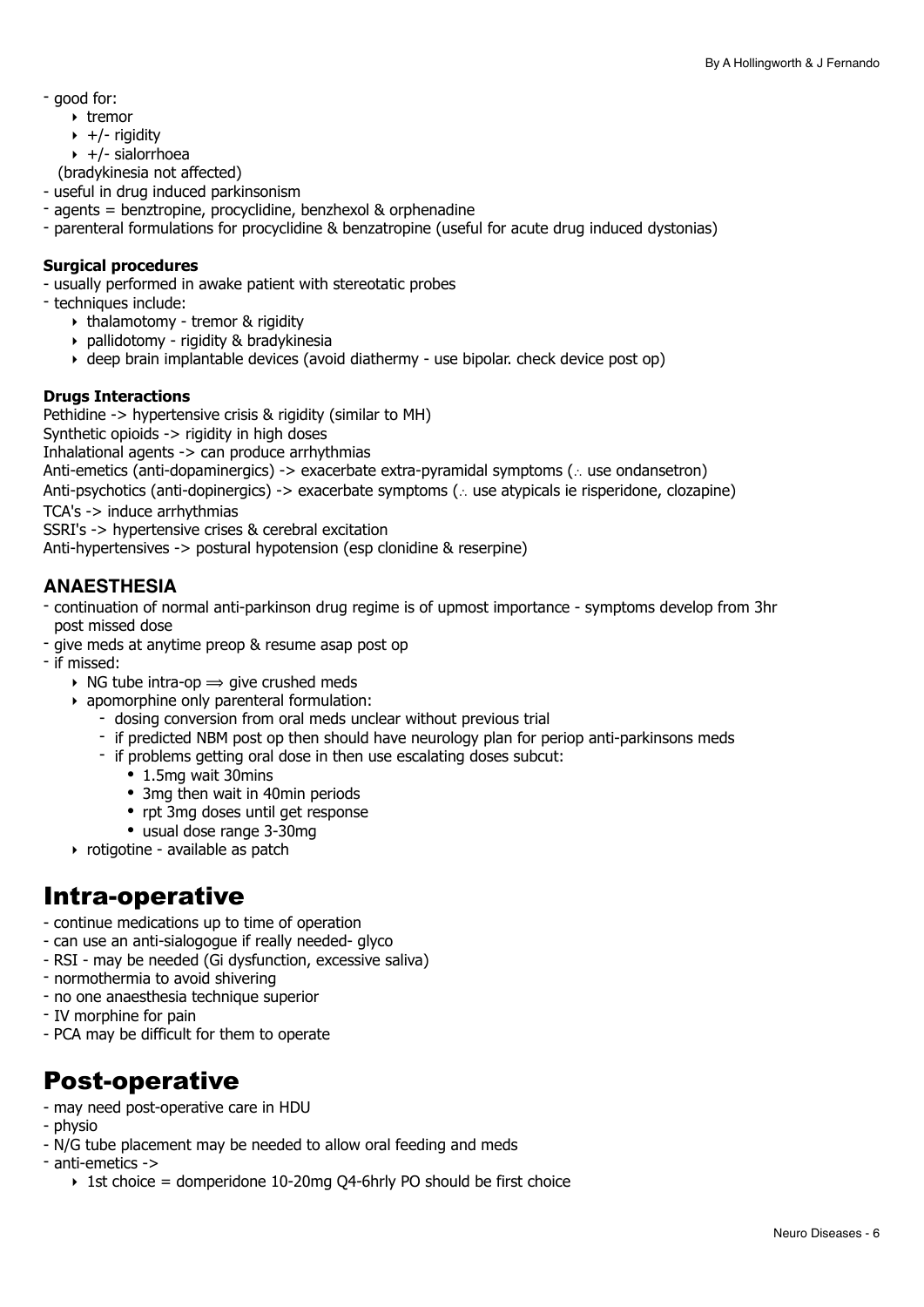↳ it doesn't cross BBB and ∴ doesn't produce extra-pyramidal side effects

- ‣ 2nd line:
	- ondansetron
	- cyclizine

## <span id="page-6-0"></span>Spinal Cord Lesions

## Preoperative

3 phases:

- 1. INITIAL (minutes)
	- ‣ extreme hypertension and arrhythmias -> MI, LVF, APO
- 2. SPINAL SHOCK (immediately to 3 days 8 weeks):
	- $\rightarrow$  features = hypotension, bradycardia and loss of sympathetic tone
	- ‣ parasympathetic tone remains ∴ risk of extreme brady/aystole esp on intubation/tracheal suction
	- ‣ common after lesions above T7
	- ‣ loss of muscle tone and reflexes below lesion
	- ‣ paralytic ileus common
- 3. REFLEX PHASE up to 9months
	- $\rightarrow$  neuronal re-wiring with re-establishment of sympathetic tone + muscle tone and reflexes.

#### **HISTORY**

- injury: level, how, when
- ongoing symptoms?
- complications?
- autonomic dysreflexia?
- stabilization surgery? neuraxial diff. intubation difficult
- complete or incomplete lesion complete  $\Rightarrow$  autonomic dysreflexia greater
- functional ability
- help @ home
- medications
- allergies (latex)
- chart review for previous anaesthetics

#### **Complications**

- CVS: reduction in blood volume (20%), postural hypotension
- RESP:
	- ‣ initial level may get worse with oedema before improvement later
	- ‣ based on level:
		- $-$  >C3 = apnoea,
		- C3-C5 = possible diaphragmatic sparing,
		- below C5 = phrenic sparing, intercostals paralysis, recruitment of accessory muscles over 6 months, decreased ability to cough and FEV1,
	- ‣ FVC better in horizontal position c/o diaphragmatic excursion,
	- ‣ bronchial hypersecretion
	- ‣ recurrent pneumonia's
- METABOLIC: poor thermoregulation, can't shiver, decreased control of peripheral vasculature
- MUSCULOSKELETAL:
	- ‣ muscle spasms, spasticity baclofen & diazepam
	- $\rightarrow$  reduced bone density -> #'s, heterotopic calcification
- SKIN: pressure sores, difficult IV access
- HAEMATOLOGICAL: anaemia, increased risk of VTE (some warfarinised after d5)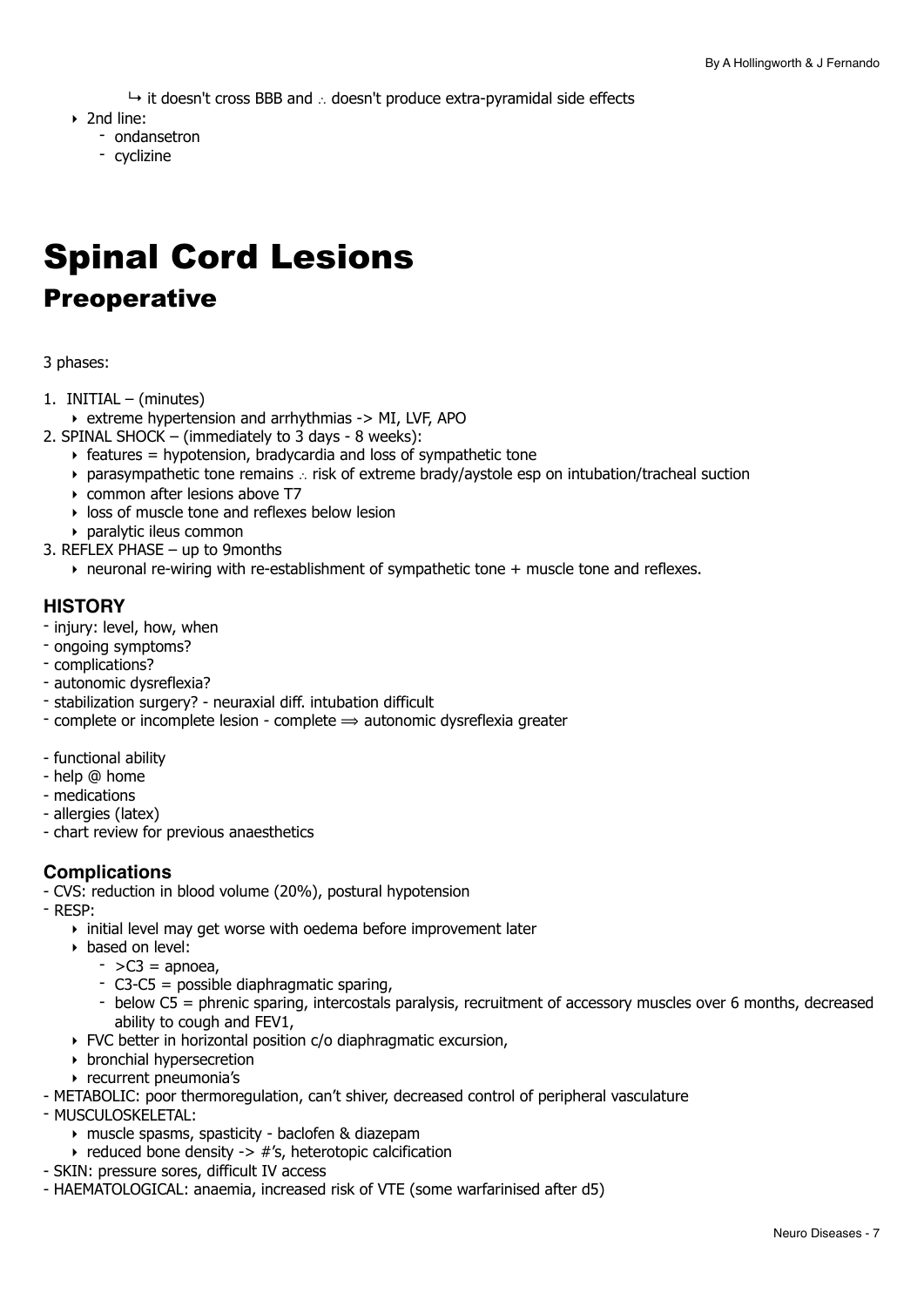- GI: delayed gastric emptying
- GU: recurrent UTI's
- PAIN: chronic pain often a problem

#### **EXAMINATION**

- tracheostomy gives you a clue of the level of lesion (ie. high)
- formal neurological assessment
- LMN signs @ level of lesion
- UMN signs below lesion
- sensory loss below lesion
- airway and precordium assessment

#### **INVESTIGATIONS**

- BLDs
	- ‣ FBC: anaemia
	- ‣ U+E: renal impairment
	- ‣ LFT's
- PFTs
- CXR:
- spine xrays, CT and MRI
- ECG: for high thoracic lesions
- urine (microscopy and culture)

#### **MANAGEMENT**

- avoid suxamethonium from 2 days -> 9months or 2 years
- $\rightarrow$  denervated motor end plate  $\rightarrow$  spread of MEP across entire mm  $\rightarrow$  if depolarised  $\rightarrow$  11K eflux  $\rightarrow$  asystole
- supportive care until haemodynamics settle
- MDT input
- gabapentin for neuropathic pain
- screen for depression
- if requires minor operations assess whether anaesthesia required

#### **ANAESTHESIA REQUIRED?**

- if planned op would require GA in normal  $pt \Rightarrow$  then needed in cord patient (even if complete)
- minor periph surgery with LA likely fine below complete surgery
	- $\mapsto$  risk of mm spasm remains
- urology procedure with lesion above T5  $\Rightarrow$  high risk of autonomic dysreflexia

## Intraoperative

#### **GENERAL ANAESTHESIA**

- Spinal shock phase:

- $\rightarrow$  only life threatening surgeries
- ‣ prior to intubation: atropine 300 or glyco 200
- ‣ Cx spine care
- $\rightarrow$  preload with IVF +/- CVL
- Reflex phase:
	- ‣ as history above impt
	- ‣ standard monitoring
	- ‣ fluid load
	- ‣ high C spine lesions -> IPPV
	- ‣ no apparent ↑risk of aspiration despite GORD
	- ‣ vasopressors as required
	- ‣ NMB after intubation not required unless mm spasm
	- ‣ hypothermia cares
	- ‣ position cares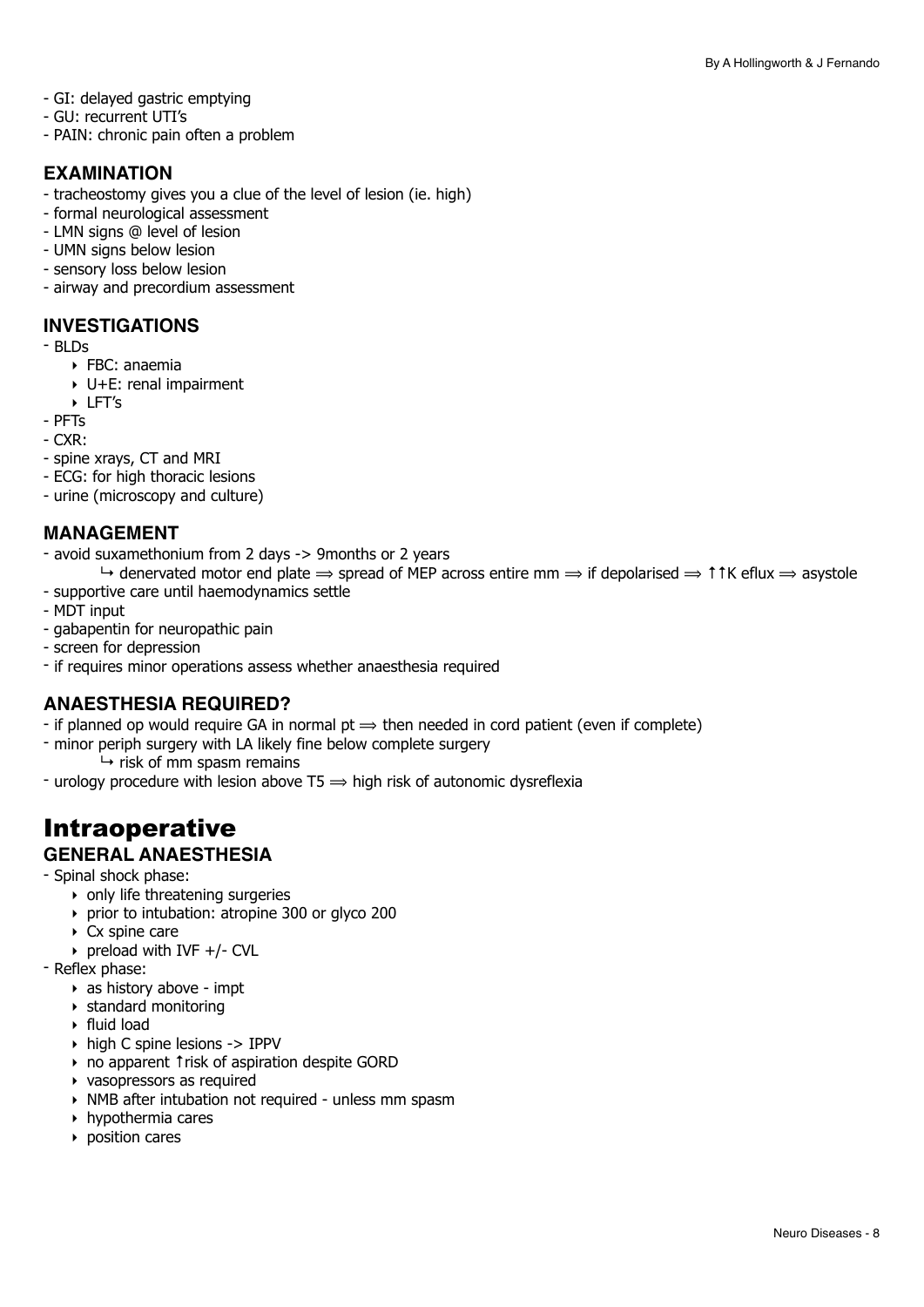#### **REGIONAL ANAESTHESIA (central neuraxial)**

- advantages: prevents autonomic dysreflexia, unlikely to cause cardiovascular instability c/o sympathetic tone already decreased, avoids GA, no benefit from intrathecal opioid

- disadvantages: may be difficult, difficulty in testing success and level of block (loss of hypertonicity, disappearance of lower limb reflexes, loss of sweating)

## Postoperative

- nurse supine + slight head up -> improves ventilation
- monitor temperature
- monitor for dysreflexia

## Important Related Issues

#### Autonomic Dysreflexia

- = massive disordered autonomic response to stimulation below level of the lesion
- loss of descending inhibitory control on regenerating presynaptic fibres
- rare with lesions below T7
- ↑common the higher the lesion
- occurs within 3 weeks of lesion, less likely after 9 months

#### **TRIGGERS**

GU: bladder distension, UTI OB: labour, cervical dilation GI: constipation, bowel obstruction, acute abdomen MUSCU:# SKIN: minor trauma, cutaneous infection

#### **CLINICAL**

- hypertension (commonest)
- headache
- flushing
- pallor
- nausea
- anxiety
- sweating
- bradycardia
- penile erection
- seizures
- $-$  APO
- coma

#### **MANAGEMENT**

- treat cause! :
	- ‣ unrevealed trauma or infection
	- ‣ catheterise
	- ‣ check for faecal impaction
- drug Rx:
	- ‣ phentolamine 2-10mg IV
	- ‣ GTN: transdermal -> SL -> IV
	- ‣ clonidine 150-300mcg IV (if HTN & spasticity)
	- ‣ esmolol 10mg IV (only if also tachycardic)

## Obstetric Anaesthesia

#### **Effect of Pregnancy on Spinal Cord Injury**

- CVS: exaggerated postural hypotension and response to caval compression
- RESP: reduced respiratory reserve, increased risk of respiratory failure, increased O2 demand
- HAEM: increased anaemia and VTE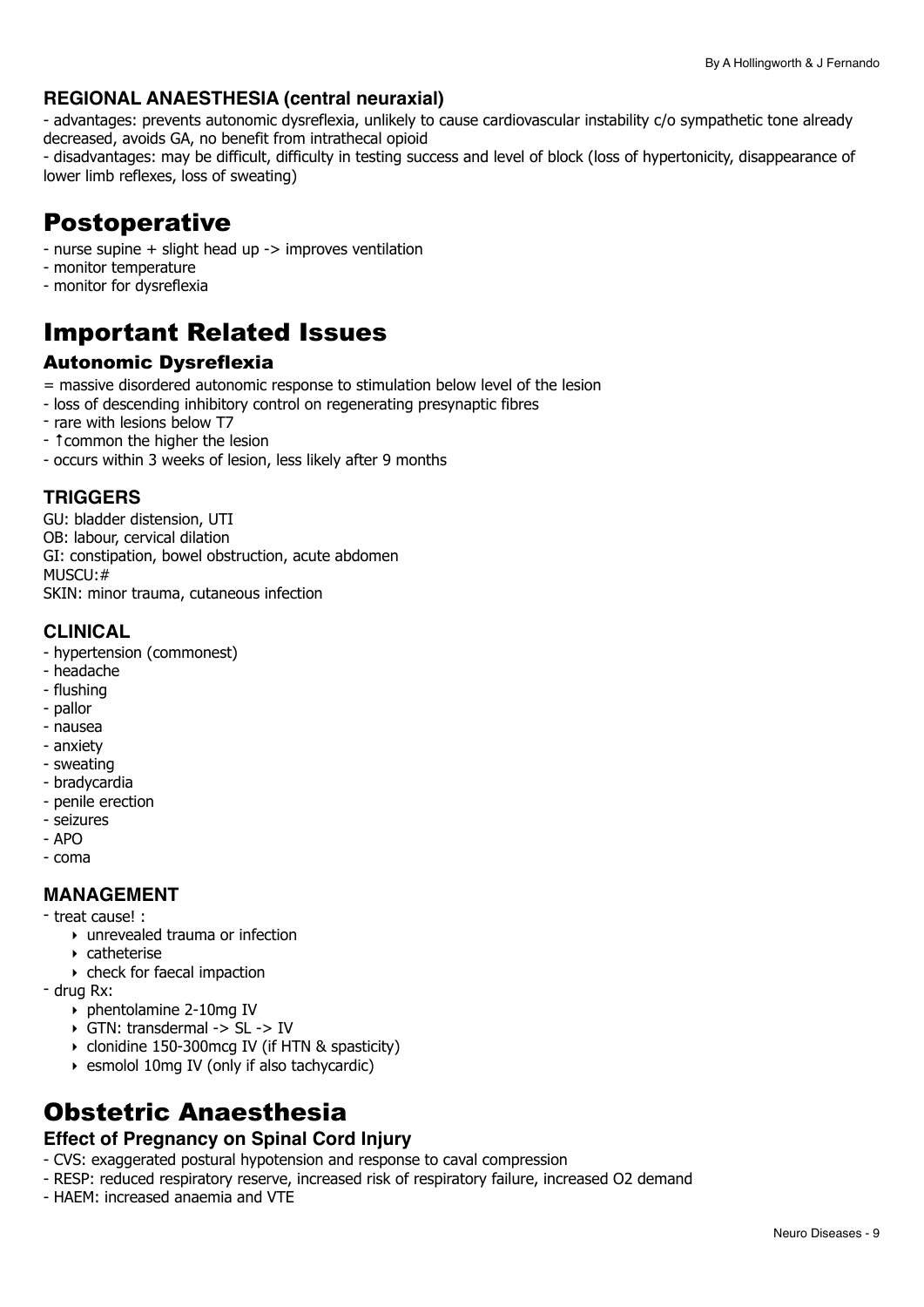- SEPSIS: increased risk of infection (pressure areas and urinary)
- LABOUR:
	- ‣ increased risk of premature labour,
	- ‣ increased risk of autonomic dysreflexia with lesions >T5 (may be the first sign of labour)

#### **MANAGEMENT**

- review early
- MDT input
- plan
- discuss use of neuraxial technique
	- ‣ epidural:
		- generally possible
		- do early = most effective way of preventing autonomic dysreflexia
		- load with fluid, pressors ready
		- leave catheter in for 48 hours post delivery  $\Rightarrow$  prevent risk of autonomic dysreflexia which remains for 48hr post partum
		- failure to get epidural  $\Rightarrow$  prophylactic drug Rx to prevent autonomic dysreflexia
	- $\rightarrow$  spinal generally possible even if spinal instrumentation
- GA Caesar risks as GA above

## <span id="page-9-0"></span>Myasthenia Gravis

### **Preoperative**

- autoimmune disruption of post-synaptic acetylcholine receptors @ NMJ
- up to 80% of functional receptors loss
- typically young woman or older men
- may have mediastinal mass/thymus hyperplasia

#### **HISTORY**

- mild ptosis -> bulbar palsy and respiratory failure
- severity of MG (duration, functional capacity, doses of medications)
	- $\rightarrow$  if isolated chronic ocular symptoms unlikely to have progressive disease
	- $\rightarrow$  missed dose ? significant effect
- Rx normally with:
	- ‣ mild: oral anticholinesterase meds +/- steroids
	- ‣ severe: immunosuppressive agents, plasmapheresis or immunoglobulin infusion
- bulbar symptoms (requirement for post-operative ventilation)
- views on epidural pain relief vs PCA vs rectus sheath catheters +/- PCA
- significant other cardio/respiratory disease
	- ‣ heart failure,
	- ‣ COPD,
	- ‣ restrictive lung disease,
	- ‣ recurrent aspiration pneumonia

#### **EXAMINATION**

- swallow
- functional capacity
- effectiveness of cough
- habitus
- airway assessment
- focused RESP and CVS examination
- evidence of proximal myopathy and strength

#### **INVESTIGATION**

- spirometry
- PEFR
- others as indicated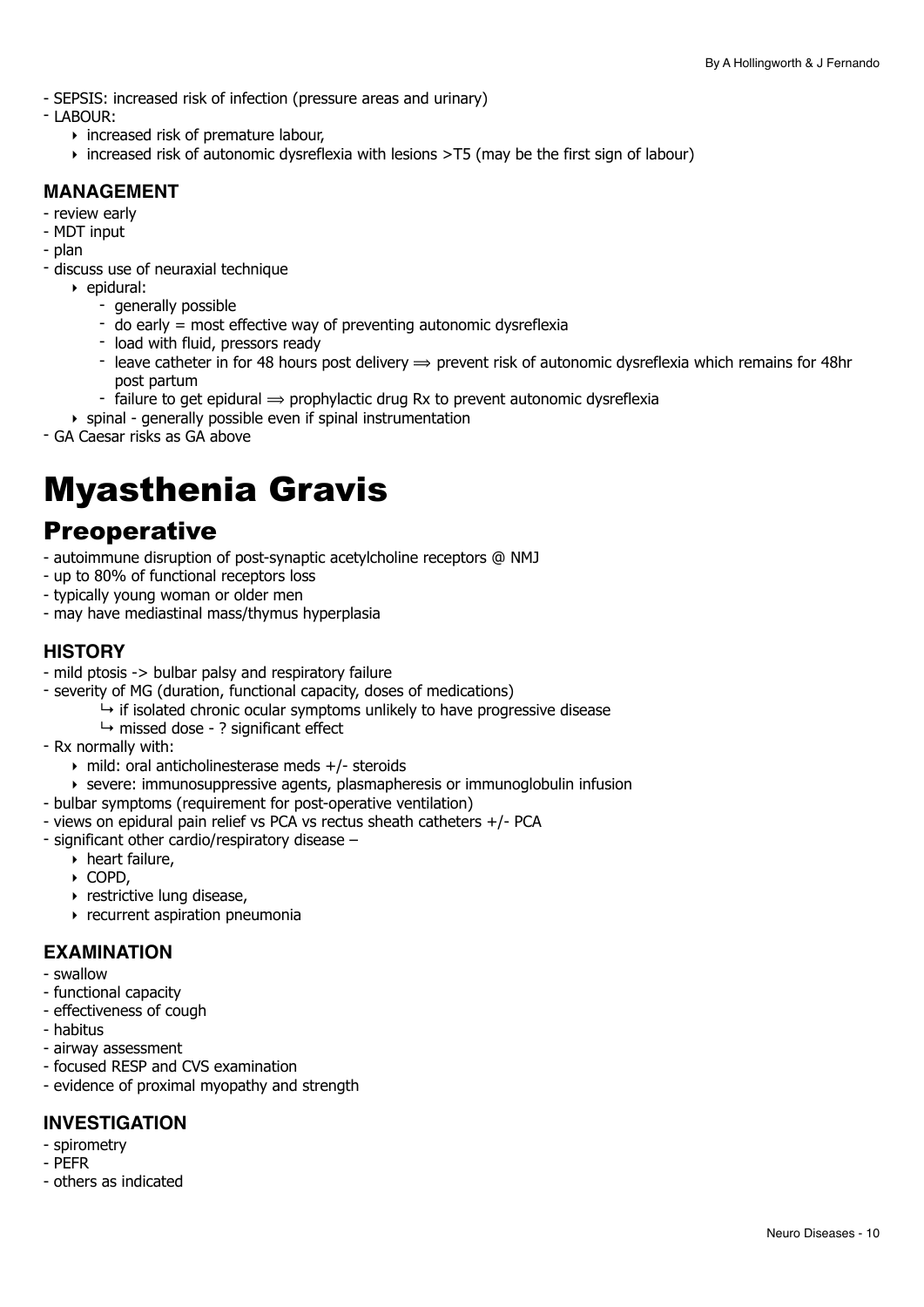- previous anaesthetics (easy of intubation and ventilation)
- CXR

#### **MANAGEMENT**

- discussion with neurology about patient degree of optimisation required for surgery
- plan for post-operative ventilation if required (ICU)
- plan for analgesic technique as indicated
- introduction to physiotherapy
- GORD/aspiration prophylaxis: H2 antagonists, Na+ citrate, metoclopramide, appropriate starvation
- keep anti-cholinesterase and other drugs going if practical

## Intraoperative

- continue all drugs right up to induction…theoretical inhibition of NMB never shown to be a problem
- avoid premeds
- consider regional  $\Rightarrow \downarrow$  post op opioids, & risk of resp depression
- avoid muscle relaxation if possible (may not be given major abdominal surgery):
	- ‣ atracurium predictable offset
	- ‣ roc & suggamadex ideal
- if RSI needed: sux 1.5mg/kg
- avoid ester LAs eg prilocaine. Bupiv & ropiv are safe
- keep warm
- use PNS
- intubation
- controlled ventilation
- volatile maintenance vs TIVA depending on NMJ control
- good analgesia
- intraoperative hydrocortisone/dexamethasone if indicated
- avoid reversal if possible
	- $\rightarrow$  (increased risk of cholinergic crisis) -> if need to reverse use standard doses
- extubate once wide awake and obey commands (able to lift head off pillow for 5 seconds)
- N/G tube may be required so can have regular medication

#### **PeriOp Anit-Cholinesterase Management**

- $-$  oral 30mg pyridostigmine = 1mg parenteral neostigmine
- neo reversal:
	- $\rightarrow$  if at least 1 twitch TOF (no twitches = no reversal)
	- ‣ 2.5mg bolus
	- $\rightarrow$  give 1mg bolus every 2-3min to max equivalent oral pydridostigmine dose (1:30)  $\rightarrow$  eg pyridostigmine dose = 120mg 4hrly then give max 4mg neostigmine
	- $\rightarrow$  better to avoid all this and use roc + sugammadex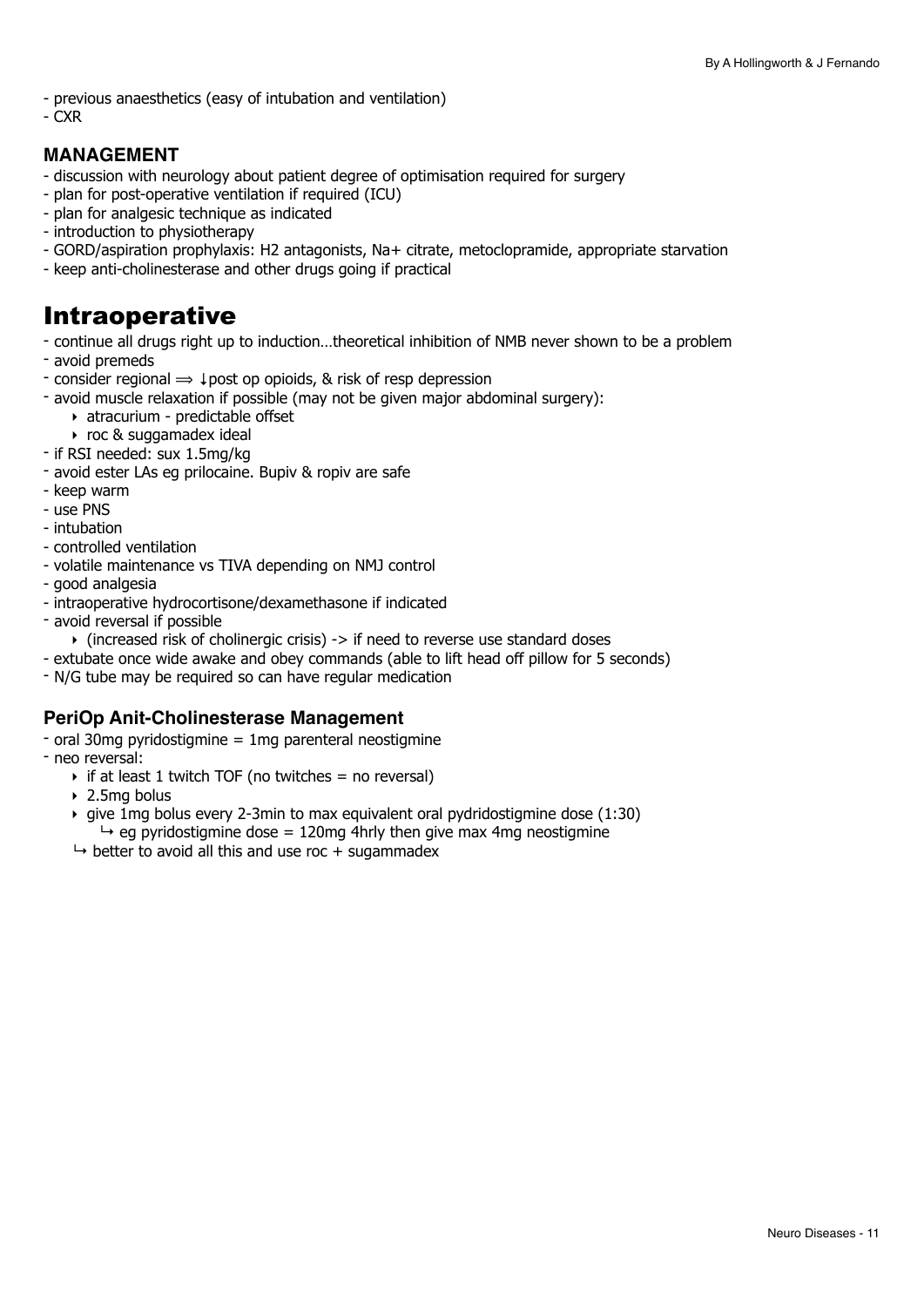#### **Drugs**

| <b>Drug</b>                   | <b>Interaction</b>                                                                                                                        | <b>Notes</b>                                                                                                                                                                          |
|-------------------------------|-------------------------------------------------------------------------------------------------------------------------------------------|---------------------------------------------------------------------------------------------------------------------------------------------------------------------------------------|
| <b>NMBs</b>                   | - 1 sensitivity                                                                                                                           | - Use short acting & 10% norm dose eg atracurium,<br>- monitor PNS                                                                                                                    |
| <b>Sux</b>                    | - Resistance to depolarisation<br>- Delayed onset of action                                                                               | - No reported ill effects at 1.5mg/kg<br>- Delayed recovery if on plasmapheresis & anticholinesterases<br>- Follow with NDMBs only when full recovery achieved                        |
| Volatiles                     | - All JNMJ transmission by up to 50%                                                                                                      | - May allow avoidance of need for NMBs                                                                                                                                                |
| <b>TIVA</b>                   | - No effect on NMJ transmission                                                                                                           | - Useful if NMJ function precarious                                                                                                                                                   |
| LAs                           | - Prolonged action<br>- 1 toxicity in ester linked agents (if on<br>plasmapheresis & anticholinesterase)<br>- Exacerbation of MG reported | - Use min doses<br>- monitor resp function                                                                                                                                            |
| Esterases eliminated<br>drugs | - Prolonged effect<br>- 1 toxicity (plasmapheresis/<br>anticholinesterases)                                                               | eg Sux, remi, miv, ester linked LAs, esmolol                                                                                                                                          |
| ABx                           | - NMB effects may become imp                                                                                                              | - Avoid aminoglycosides (gent), erythrmoycin, cipro                                                                                                                                   |
| <b>Misc</b>                   | - Other drugs effect NMJ<br>transmission: procainmide, Bblocker (esp<br>propanolol), phenytoin, Mg                                        |                                                                                                                                                                                       |
| Pryridostigmine               | - Adult: 30-120mg 4 to 6hrly (max daily<br>dose 720mg)                                                                                    | - Useful duration of action. Less potent & slower onset than neostigmine                                                                                                              |
| Neostigmine (IV)              | - Adult: 1-2.5mg 2 to 4hrly (max daily<br>$5-20$ mq                                                                                       | $\overline{\phantom{0}}$ T $\overline{\phantom{0}}$ T side effects with $\overline{\phantom{0}}$ U duration of action<br>- if used IV then coadminster anticholinergic agents (glyco) |
| Neostigmine (oral)            | - Adult: 15-30mg (up to 2hrly) (max daily<br>75-300mg)                                                                                    | - 1Gi effects than pyridostigmine<br>- useful if parenteral therapy required                                                                                                          |
| Edrophonium                   | Adult: 2mg IV injection then 30s later 8mg if<br>no adverse reaction                                                                      | Used in diagnosis of myasthenia & differentiation of myasthenic &<br>cholinergic crises                                                                                               |

## Postoperative

- ICU
- physio
- good analgesia

- restart oral medications as soon as possible (may need IV neostigmine (30mg pyridostigmine : 1mg neostigmine) or hydrocortisone if not able to tolerate PO medications)

- incentive spirometry
- have a low threshold for starting antibiotics if develops clinical indication for pneumonia or LRTI

#### **Predictors of Post operative Ventilation:**

- major body cavity surgery
- duration of disease (> 6 years)
- history of chronic respiratory disease
- dose requirements of >750mg/day
- preoperative VC of <3L

## <span id="page-11-0"></span>Thymectomy

- consensus now suports thymectomy in all adults with generalised MG
- remission rates high with 96% gain benefit in symptoms
- best done if normal or hyperplastic thymus
- Approachs =
	- ‣ trans-sternal (commonest)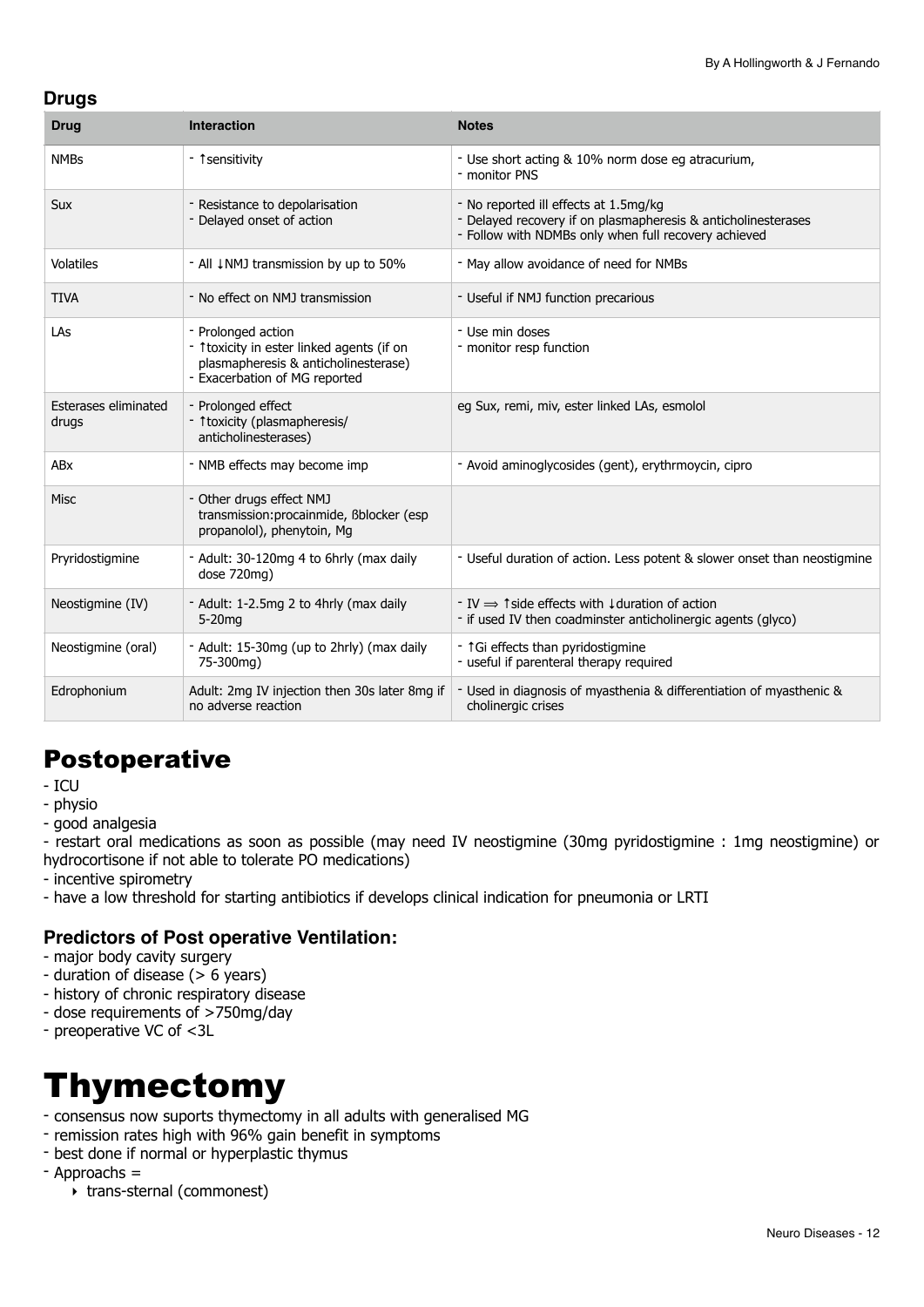- ‣ thoracoscopic unproven but ↑ing use
- ‣ (transcerivcal less satisfactory)
- Anaesthetic management as for norm MG patient
- <10% require ventilaiton for >3hr post op
- Most will require some mm relxation for op
- epidural or PCA best analgesia

## <span id="page-12-0"></span>Eaton-Lambert Syndrome

- = myasthenic syndrome
- $-$  = proximal mm weakness assoc with cancer  $-$  most common = lung small cell ca
- thought due to ↓release of Ach fro pre-synaptic membrane
- is not reversed by anticholinesterase meds
- mm weakness improves with exercise
- assoc symptoms (dysautonomia):
	- ‣ dry mouth
	- ‣ impaired accomodation
	- ‣ urinary hesitance
	- ‣ constipation
- Pts sensitive to all NMBs (ie ↑ed potency of NMBs incl sux) but use ↓doses
- high index of suspicion for all pts with suspected lung Ca

## <span id="page-12-1"></span>Multiple Sclerosis

## **Preoperative**

- = acquired demyelinating plaques in CNS
- early adulthood
- 30% benign course
- 5% rapid deterioration
- Europe, NZ & North America

#### **CLINICAL**

- deterioration & remitting course
- visual disturbances
- nystagmus
- weakness
- paralysis
- bulbar palsy
- respiratory muscle failure
- sensitivity to heat 0.5deg C may cause marked deterioration symptoms
- document neurological lesions (so you can compare post operatively)

#### **MANAGEMENT**

- steroids & interferon decrease symptoms
- baclofen & dantrolene used for painful mm spasms
- bulbar symptoms ≈ peri-op airway problems

## Intraoperative

- Regional anaesthesia:
	- ‣ does not affect symptoms
	- ‣ but medico-legally wise to avoid
	- ‣ document neurology & warn of symptom exacerbation

- Neuraxial :

 $\rightarrow$  associated with recurrence of symptoms (reduced by using weaker concentrations of LA + opioid)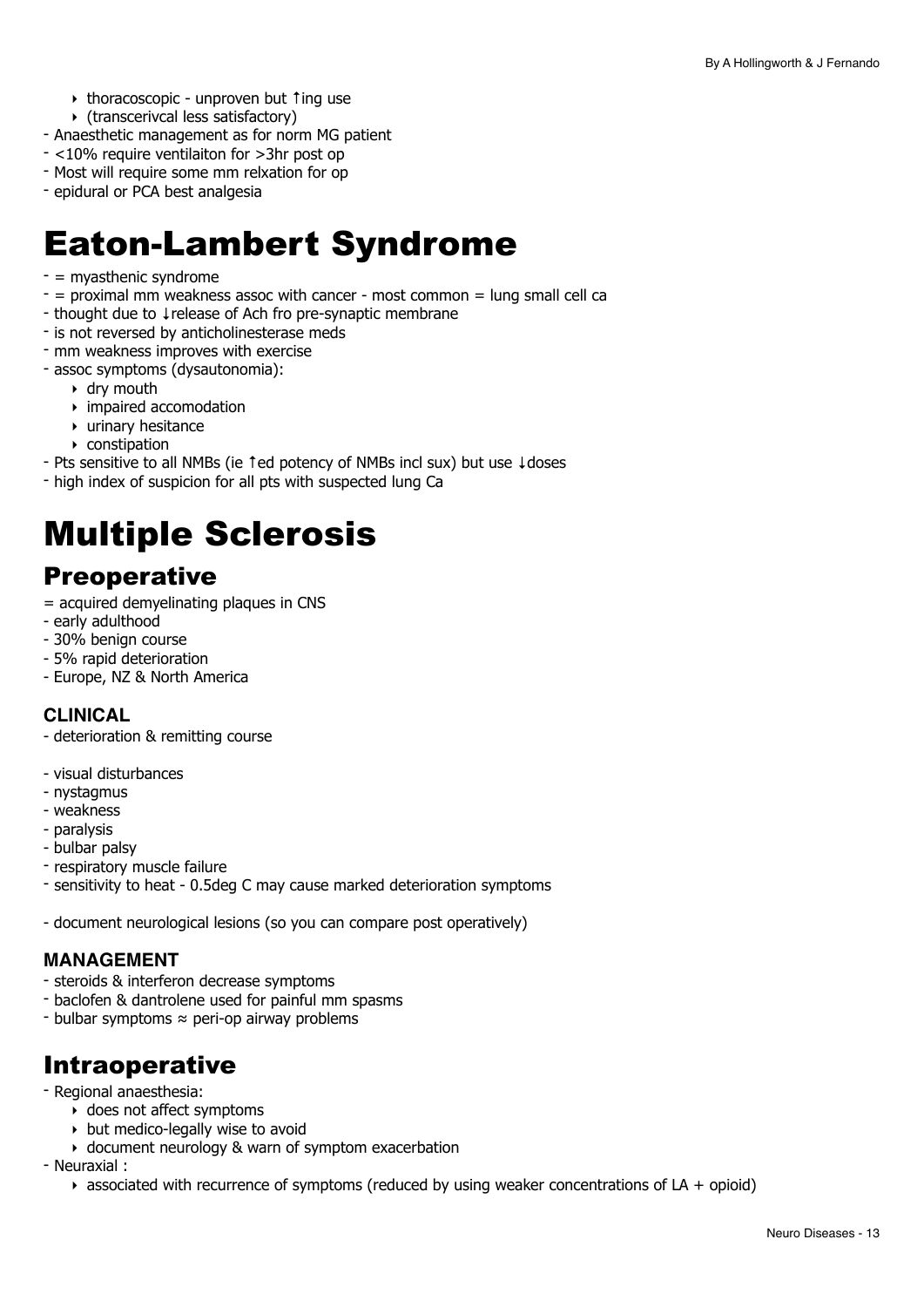- ‣ obstetrics:
	- epidural for labour not contraindicated (use low dose LA)
	- spinal acceptable & widely used. low dose LA
- GA does not affect course of illness
	- $\rightarrow$  avoid sux -> marked increase in K+
- normal response to NDNMBD (reduce dose)
- measure haemodynamics carefully -> marked autonomic instability
- aggressive normothermia:
	- avoid pyrexia -> worsens symptoms use antipyrexics  $++$
	- ‣ avoid ↓temp ⟹ delay recovery

### Postoperative

- bulbar palsy & respiratory function may affect -> increased risk of aspiration

## <span id="page-13-0"></span>Guillain-Barre Syndrome

### **Preoperative**

= immune mediated progressive demyelinated disorder characterised by acute or subacute proximal skeletal muscle paralysis

- distal to proximal weakness

- 85% achieve full recovery although perhaps after months
- rapidity of symptoms onset ≈ more likely progression to resp failure
- bulbar palsy (diff swallow or phonation, or unable to cough) impending sign of need for intubation

? viral aetiology

#### **HISTORY**

- limb paresthesia
- back pain
- SOB
- dysphagia

#### **EXAMINATION**

- loss of reflexes
- distal -> proximal loss of power
- bulbar dysfunction
- autonomic dysfunction

#### **MANAGEMENT**

- ⅓ need ventilatory support if develops respiratory failure
- steroid use controversial
- plasmapheresis
- immunoglobulin

## Intraoperative

- IV access
- fluid load
- pressors ready
- autonomic dysfunction  $\Rightarrow$ 
	- ‣ hypotension on induction
	- ‣ may have dramatic tachycardia to surgical stimuli
	- $\rightarrow$  may have paradoxical brady with atropine
- $-$  no sux
	- ‣ c/o extreme hyperkalaemia
	- ‣ can persist for months post recovery
- cautious use of NDNMBD may not be required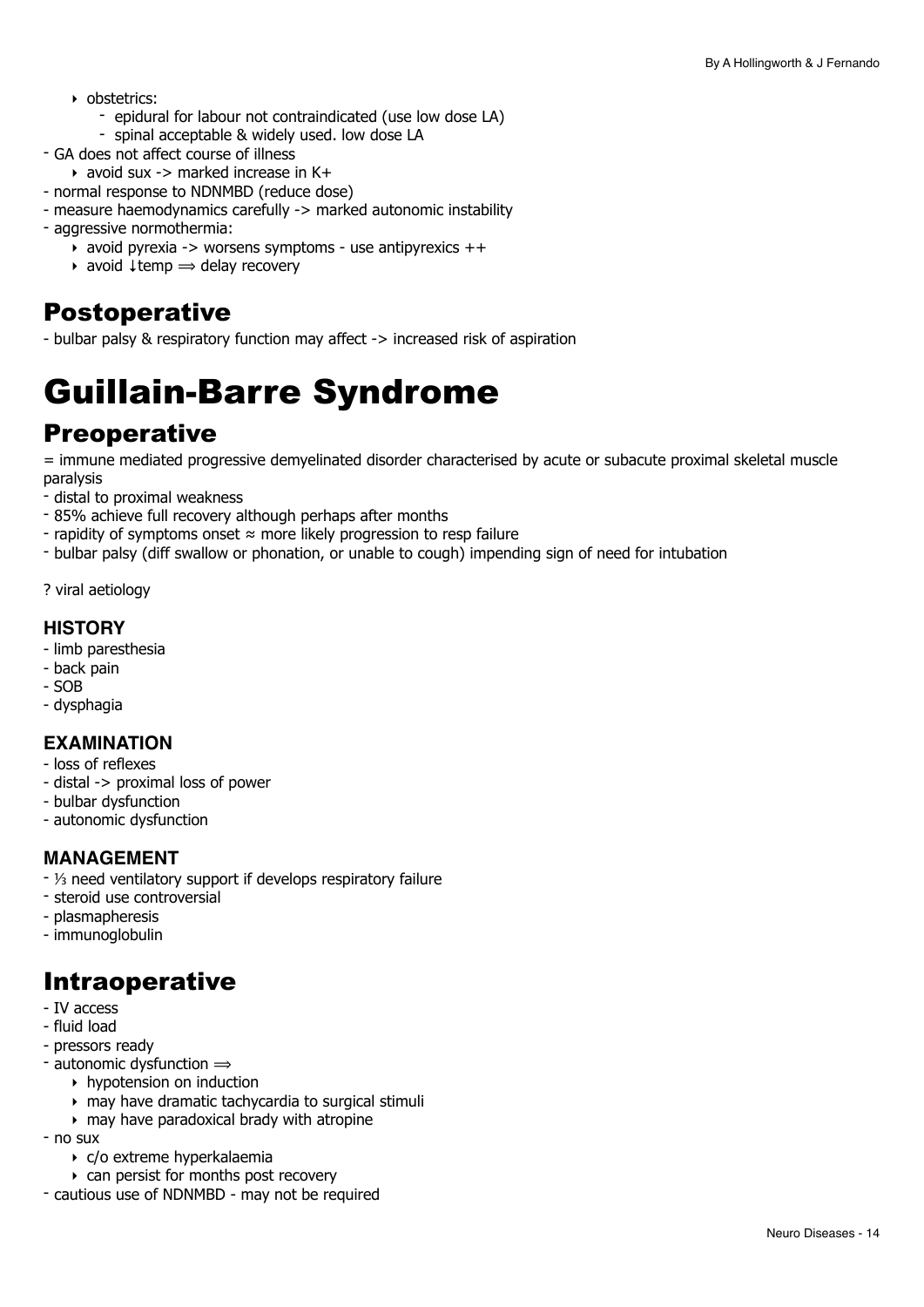- epidural analgesia useful - is used to help with distressing paresthesia in some pts

## Postoperative

- epidural analgesia can be effective for distressing Paresthesia
- monitor

## <span id="page-14-0"></span>Motor Neuron Disease (ALS)

#### (amyotrophic lateral sclerosis)

- pts mentally normal until terminal resp failure  $\Rightarrow$  ethical problems of long term ventilation

#### **Preoperative**

= degeneration of upper and lower motor neurons in the spinal cord

#### **HISTORY**

- weakness
- starts in proximal muscles of hand -> progressive to axial and bulbar weakness

#### **EXAMINATION**

- muscular atrophy
- fasciculation
- weakness
- respiratory failure
- autonomic dysfunction

#### **INVESTIGATION**

- EMG

#### **MANAGEMENT**

- symptomatic

## Intraoperative

- bulbar dysfunction -> ETT (many with have trachy)
- IPPV
- autonomic dysfunction  $\Rightarrow$  hypotension on
	- $\rightarrow$  induction
	- ‣ start of IPPV
	- ‣ position changes
	- $ightharpoonup$  careful CVS monitoring
- wide bore IV access
- fluids
- pressors ready
- avoid sux
- use NDNMBD @ lower dose

## Postoperative

- may need respiratory support

## <span id="page-14-1"></span>Dystrophia Myotonica

= myotonic dystrophy, myotonia atrophica

## **Preoperative**

- = persistent contraction of skeletal muscles following stimulation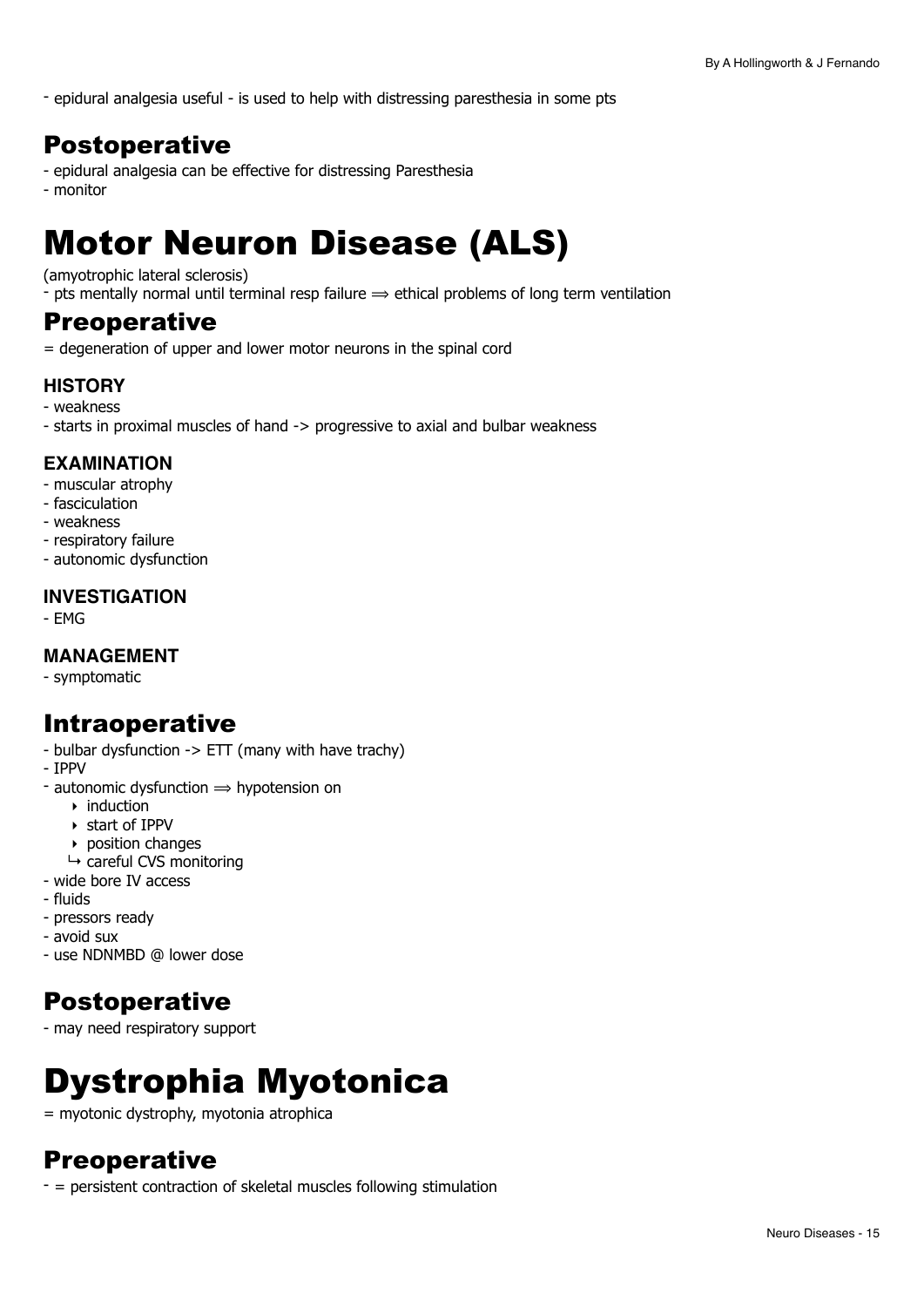- progressive deterioration/atrophy of skeletal, cardiac and smooth muscle  $\Rightarrow$  decreased cardiorespiratory function

#### **HISTORY**

- autosomal dominant
- 20-30yrs
- prefrontal balding
- cataracts
- weakness
- bulbar palsy
- respiratory reserve
- mental deterioration after 2nd decade
- death in 5th 6th decade
- PMHX of endocrine dysfunction: DM, hypothyroidism, adrenal insufficiency and gonadal atrophy

#### **EXAMINATION**

- atrophy of facial, sternomastoid and peripheral muscles
- progressive atrophy of skeletal, cardiac and smooth muscles
- respiratory failure from weakness & bulbar signs
- cardiomyopathy signs
- MVP (20%)

#### **INVESTIGATIONS**

- U+E: and glucose endocrine issues
- ECG: degeneration of cardiac conduction system -> dysrhythmias and AV block
- $-CXR$ :
- ABG:
- spirometry:
- ECHO: structural defects: MV prolapse in ~20%

#### **MANAGEMENT**

- supportive
- anti-myotonic medications (procainamide, phenytoin, quinine and mexileline)
- GORD and delayed gastric emptying cares antacids
- pregnancy may aggravate disease -> C/S may be required c/o inadequate uterine contraction

## Intraoperative

- sux -> prolonged muscle contraction and K+ release (avoid)
- use of NDNMBD:
	- ‣ always with PNS (PNS may cause mm contraction/tetany)
	- $\rightarrow$  use short acting as need to avoid neostigmine may  $\Rightarrow$  prolonged contraction
	- ‣ best to avoid or use roc/sugammadex
- invasive monitoring: profound risk of CVS depression
- balanced anaesthetic
- ETT
- RA doesn't prevent muscular contractions
- muscular spasms: LA infiltration, quinine, phenytoin
- hypothermia cares (avoid shivering as can provoke myotonia)

## Postoperative

- HDU
- respiratory monitoring
- physio
- analgesia (ideally RA)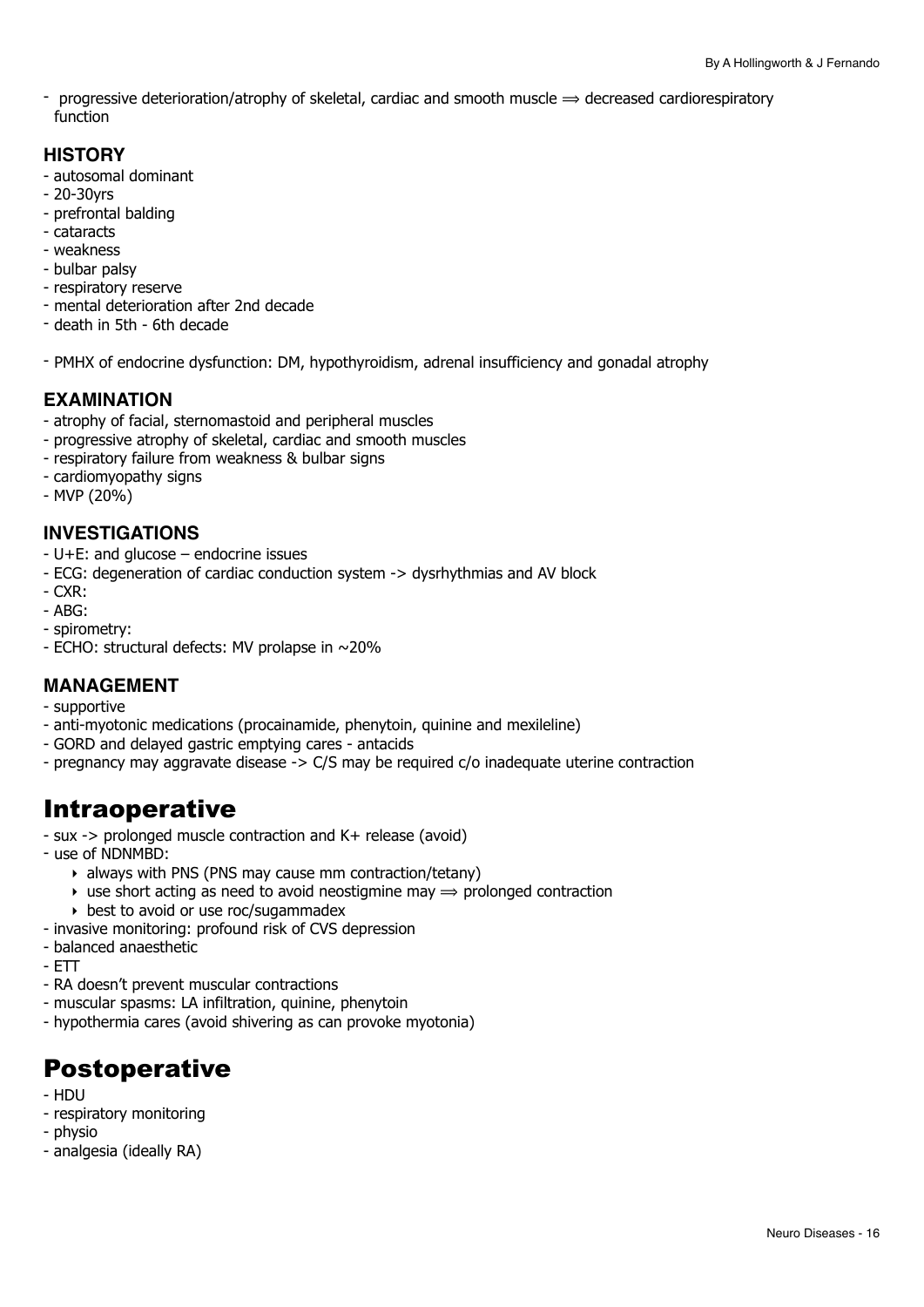## <span id="page-16-0"></span>Muscular Dystrophy

= range of congenital disorders characterised by progressive weakness of affected muscle groups

- 1. X linked (Duchenne's, Becker's)
- 2. Autosomal recessive (limb-girdle, childhood, congenital)
- 3. Autosomal dominant (faciocapulohumeral, oculophargeal)

Duchenne = commonest & most severe form - see Paeds

## <span id="page-16-1"></span>Duchenne Muscular Dystrophy

## **Preoperative**

- most common and most severe form of muscular dystrophy

#### **CLINICAL**

- sex-linked (males)
- 2-5 years
- muscular weakness
- wheelchair bound by 12 years
- death by 25 years (cardiac failure or pneumonia)

CVS: myocardial degeneration -> heart failure, MV prolapse RESP: respiratory muscle weakness, restrictive ventilation pattern, inadequate cough, eventual respiratory failure

and infection

HAEM: vascular muscle dysfunction -> increased bleeding MUSCULOSK: progressive, severe kyphoscoliosis

#### **INVESTIGATION**

- CK - tracts disease level: elevated early on then ↓ to below normal late

- CXR
- spirometry
- ECHO mandatory if pt wheelchair bound

#### **MANAGEMENT**

- liase with paediatrician
- GORD prophylaxis

## Intraoperative

- antisialogogue & antacids/prokinetic
- balanced induction
- TIVA avoids risk of anaesthetic induce rhabdomyolysis with volatiles
- avoid sux
- NDNMBD safe (reduce dose + PNS)
- keep ETT if concerned about bulbar dysfunction
- caudal great

## Postoperative

- standard care

## <span id="page-16-2"></span>Malignant Hyperthermia

= pharmacogenetic disease of skeletal muscle induced by exposure to certain anaesthetic agents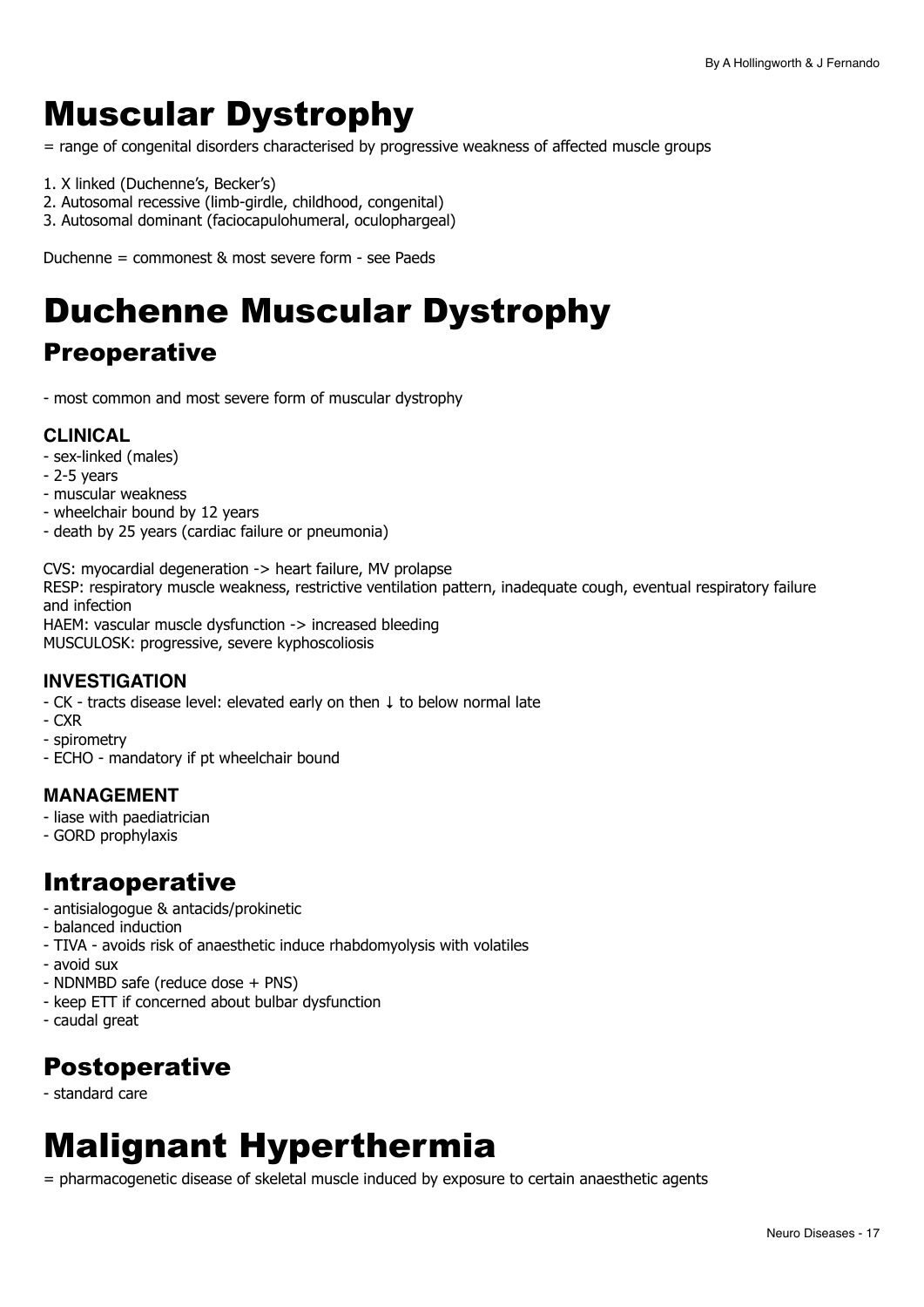-> excess Ca2+ release during muscle contraction -> increased muscle metabolism + heat production.

- prolonged and intensified interaction between actin and myosin.
- $\rightarrow$  error anywhere in pathway but most likely site is DHPR & RyR receptor
- 200 mutations identified in RYR1 (19q)  $\Rightarrow$  29 proven causality

- enhanced anaerobic metabolism -> lactic acidosis -> accumulation of intramitochondrial calcium -> deconjugation of oxidative phosphorylation -> cytolysis.

- incidence 1:5,000 -> 1:65,000 anaesthetics (suspected)
- mutation in the gene coding for the **ryanodine receptor**.
- autosomal dominant
- gene on chromosome 19
- thymidine instead of cytosine
- produces a cysteine for arginine substitution at position 615 of the receptor.
- pig model = soft exudative pig disorder
- mortality rates fallen markedly 80% to 2-3%
- previously uneventful anaesthetic is not indicative of safety

#### **TRIGGERS**

- stress (in pigs & humans)
- all volatile agents (except N2O)
- sux

-> these all either enhance Ca2+ influx or slowing its efflux.

- some may have tolerated the same agents previously
- rare in barbiturate-N2O-opiate-tranquiliser-non-depolarising muscle relaxant anaesthesia.
- sux potent trigger (first exposure)
- volatiles (median exposure till fulminant -> 3)

#### **CLINICAL**

- in lower north island trigger names = Harvey, Harwere & Cook
- history of Central Core Disease
- (1) increased ETCO2
- (2) tachycardia
- (3) tachypnoea
- (4) masseter spasm:
	- $\epsilon$  = spasm after sux impeding intubation for  $\sim$ 2min
	- ‣ 30% with MMS alone go on to be MH susceptible
	- ‣ if poss abandon surgery, if not convert to MH free anaesthetic:
		- TIVA, charcoal filters, high flow O2
			- allow  $\sim$ 15min to ensure pt stabilised
- (5) muscle rigidity
- (6) temp increase (late) 1 C\15min
- varied presentation:
	- ‣ intra-op & or 4\24 post op
	- ‣ or post op 2-3days
	- ‣ acute florid or indulent chronic presentation
- tachyarrhythmias
- difficulty ventilation
- hypertension
- sweating
- DIC
- hyperkalaemia
- cardiac arrest
- (fever developing post anaesthetic is not indicative of MH)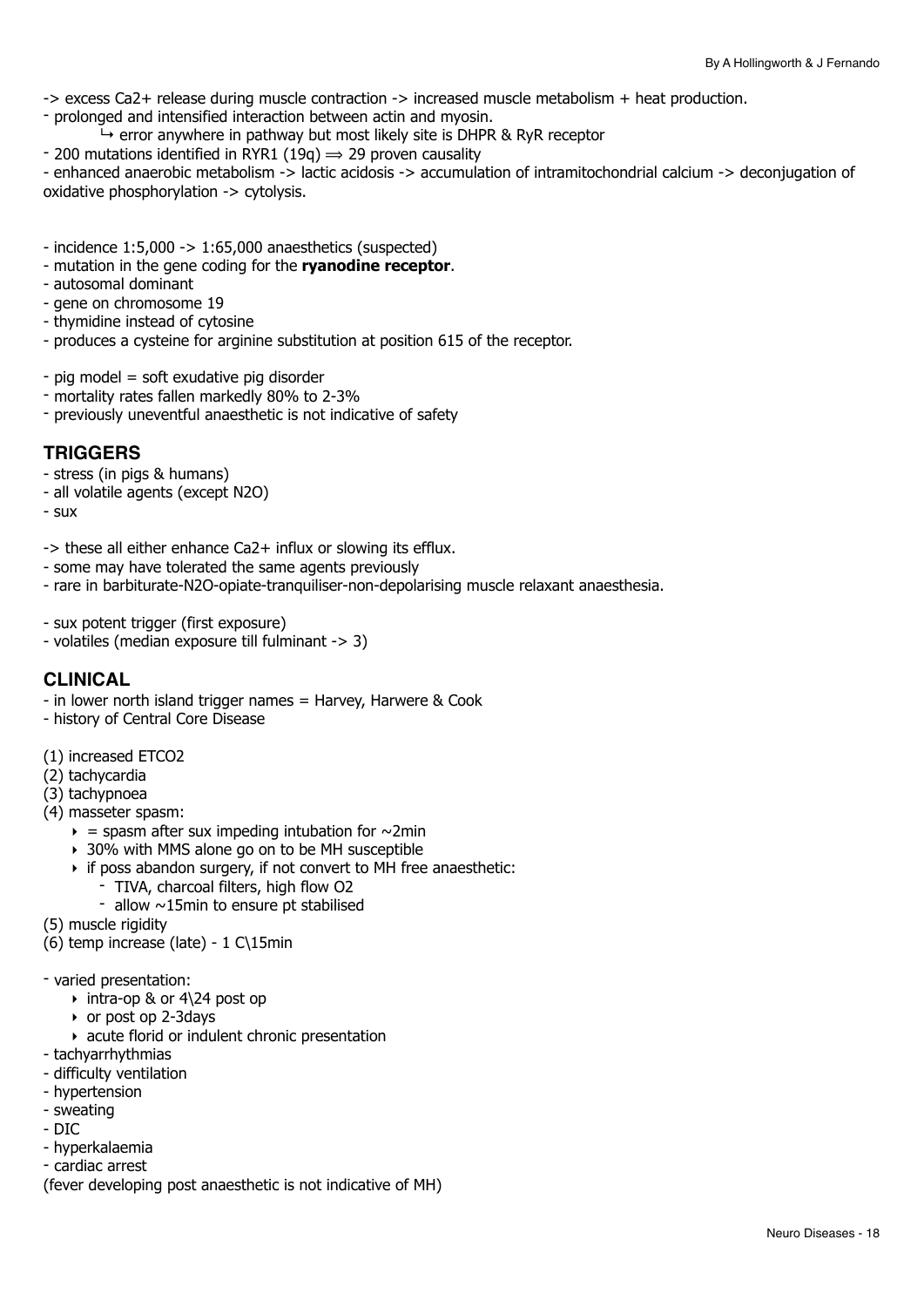#### **INVESTIGATIONS**

- PaCO2 >60mmHg
- PvCO2 >90mmHg and increasing
- BE -5 and falling
- mixed met/resp acidosis
- intial & 24hr CK >50,000 IU/L
- K+ increases
- Na+ increases
- 1st void urine for myoglobinuria

#### **ACUTE MANAGEMENT**

- call for help
- convert to TIVA, stop volatile
- maintain anaesthesia with hypnotics and opioids.
- muscle relaxation with NDNMBD only if required
- terminate surgery
- hyperventilate
- 100% O2
- cool (N/S stomach lavage)
- maintain urine output
- inotropes as needed
- HCO3 2-4mEq/kg
- Dantrolene 2.5mg/kg every 5min (total dose 10mg/kg/day continuous infusion **or** treat deterioration (25%))
- cardiac arrhythmias -> beta blockers & lignocaine.
- high K+ -> glucose-insulin & frusemide
- watch for DIC
- CK Q6hrly

#### **PROGNOSIS**

- mortality without dantrolene = 70%
- mortality with dantrolene = 5%

#### **LONG-TERM MANAGEMENT**

- referral to an MH centre
- warn patient and family of impending consequences
- if uncertain about diagnosis -> must screen
- $-$  IVCT = in vitro contracture test = gold standard:
	- ‣ open invasive procedure either under regional or trigger free anaesthetic
	- ‣ vastus medialis taken at Mh centre exposed to halothane & caffeine
	- ‣ if positive search for genetic mutations
		- if found then can screen family for that mutation.
		- if none found: then rest of family must have IVCT
- medic alert and appropriate documentation

#### **PROPHYLACTIC MANAGEMENT**

- take history
- decrease anxiety with midazolam
- machine:
	- ‣ use vapour free machine if able
	- ‣ otherwise:
		- remove vapourisers, flush with O2 @ 10-15 L\min for 20min
	- new circuit and airway devices
- TIVA anaesthetic with NDNMBs only
- all LAs safe
- ETCO2 monitoring
- nasal temp probe establish pre-exposure baseline temp
- dantrolene available